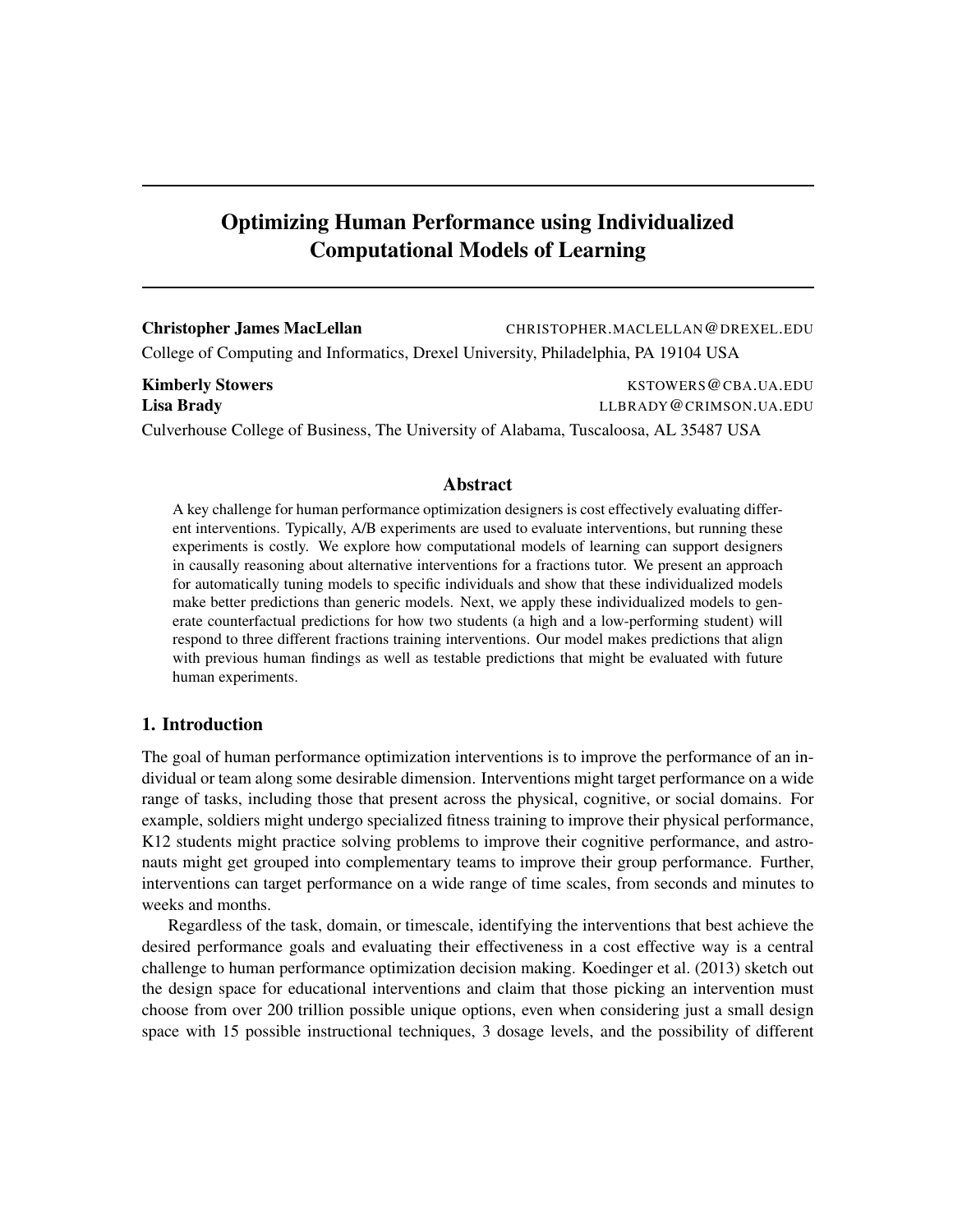dosage choices for early and late instruction. How then does one go about evaluating alternative interventions and selecting from this enormous set of possible options in an informed way?

The gold standard in human performance optimization utilizes randomized A/B experiments to evaluate the causal impact of different interventions and to quantify their effectiveness over a baseline ("control") group. Unfortunately, running controlled experiments is a costly endeavour; getting approval for human experimentation and organizing and running experiments is no small task. There are also many limitations of A/B experiments. Experiments often only compare a small number of interventions (typically 2-3) and it is very difficult to generalize from these interventions to other alternatives. The end result is that A/B experimentation reduces human performance optimization to a game of twenty questions with nature (Newell, 1973), where each question is expensive to answer and only provides a single bit of information regarding which intervention is best. Further, A/B experiments often treat interventions as one-size-fits-all solutions, when in reality different interventions often have different effects for different people; e.g., it is a well-known finding that novices learn more from studying worked examples than from engaging in problem solving, but this relationship reverses as students gain more expertise (Kalyuga et al., 2003). Accounting for individual differences typically requires more experimental conditions and an increased cost, but not properly accounting for individual differences when applying interventions hinders potential performance gains.

Given the costs and limitations of A/B experiments, we need computational tools to support teachers, personal trainers, managers, researchers, and other intervention designers in cost effectively picking the best options from the range of possible alternatives. To address this need for those considering cognitive training interventions, we propose the use of computational models of human learning. Similar to how bridge designers use parametric analysis to computationally simulate and test bridges prior to deploying them in the real world, we propose using computational models to simulate and test cognitive training interventions prior to running more costly human experiments. Whereas purely statistical models of human learning (e.g., MacLellan et al., 2015) are very limited in their ability to generalize to interventions without existing human performance data, computational models of learning mechanistically model how a student's knowledge changes in response to an intervention and how their performance changes as a result. By leveraging cognitive learning theories within a unified computational model of learning (Newell, 1994), our previous work suggests that it is possible to make purely theory-driven predictions about human performance for alternative interventions, even when no existing human data are available (Maclellan et al., 2016; MacLellan, 2017).

In addition to providing a means of evaluating counterfactual interventions, computational models of learning also provide a means of addressing the one-size-fits-all problem faced by A/B experiments. Models can be customized to better approximate specific individuals and their unique characteristics (e.g., novices or experts) and predict how these individuals will be uniquely affected by different interventions. Previous work has explored how models can be customized in this way (Jones & VanLehn, 1992; Zhang & Hornof, 2014). To build on these ideas, we explore a novel approach for leveraging performance data when it is available (e.g., from a previous experiment evaluating one possible intervention) to automatically individualize a cognitive model, so it better predicts the performance for the target individual given different possible interventions.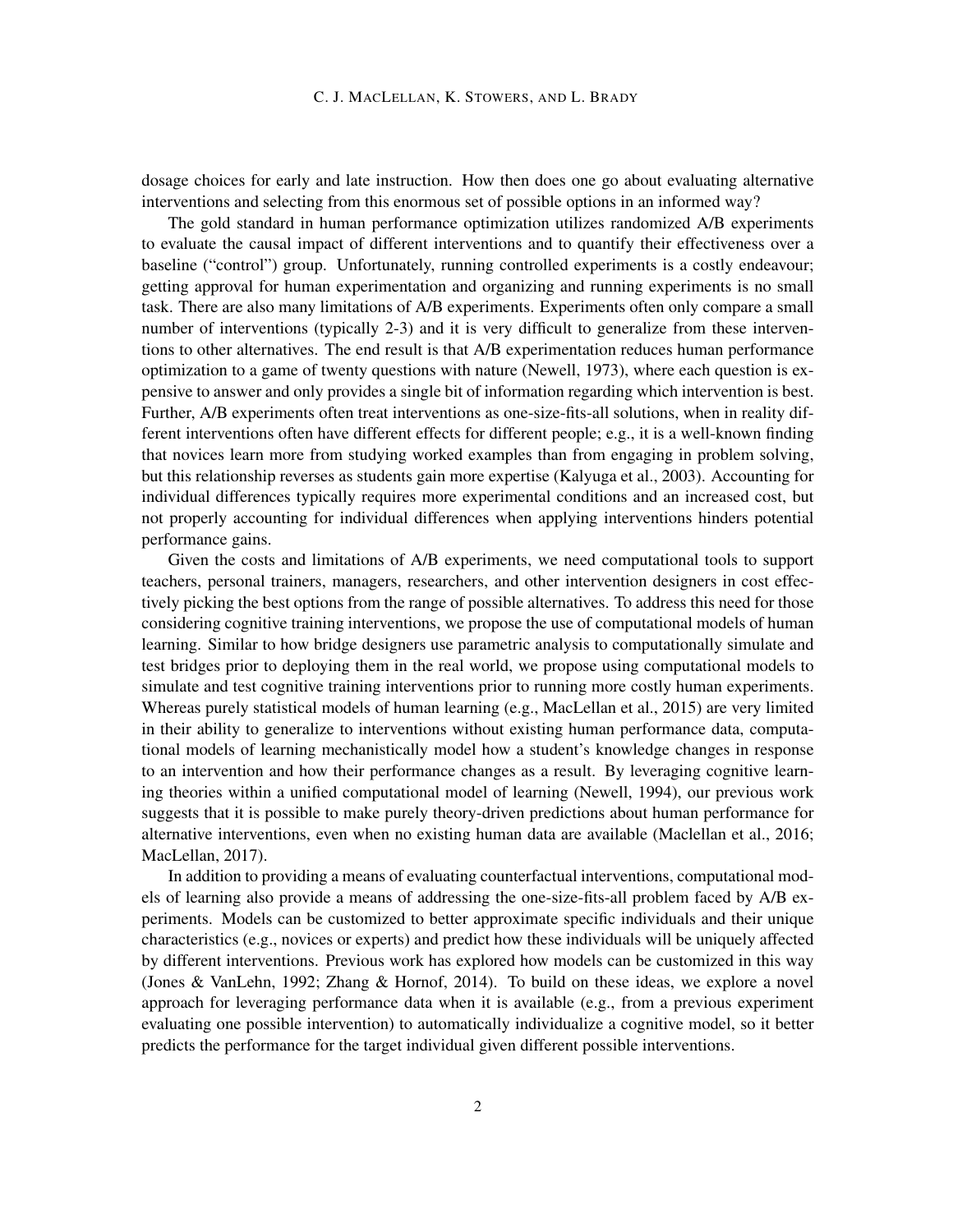

Figure 1. Three types of problems presented in the fractions tutoring system.

In this paper, we explore the use of computational models of learning for supporting human performance optimization intervention design and provide evidence to support three high-level claims:

- Computational models of learning can support causal predictions of human performance and learning for possible interventions, even when prior human data for those interventions is not available;
- These models can be individualized by adjusting their parameters and prior knowledge to better model and predict the performance of specific individuals; and
- Once individualized, they can generate plausible counterfactual predictions for how specific individuals will uniquely respond to different human performance optimization interventions.

To support these claims, we first describe the fraction arithmetic learning environment we used in our modeling effort. We then describe our computational model of human performance and learning on this task. Next, we describe our approach for automatically individualizing cognitive models and present evidence that individualized models better predict human performance than generic, nonindividualized models. Finally, we construct individualized models of two students (a high and low-performing student) and use these models to generate plausible counterfactual learning curve predictions for each student across three different human performance optimization interventions. Given that these predictions are counterfactual (Pearl, 2000)—that is, we are making predictions for interventions that were not evaluated in the human data—no ground truth data exists to evaluate them. However, we qualitatively assess their plausibility and show these models generate reasonable predictions that agree with previous findings from human studies.

# 2. Fraction Arithmetic Tutor

To investigate the use of computational models to support human performance optimization, we chose to model human decision making and learning within a fraction arithmetic tutoring system. Patel et al. (2016) created this tutor to teach students how to solve three types of fraction arithmetic problems: fraction addition with same denominators, fraction addition with different denominators, and fraction multiplication. Figure 1 shows the tutoring system interface for each of these problem types. Following the standard intelligent tutoring system design (Vanlehn, 2006), this tutor provides immediate correctness feedback on each step and students can only proceed once all of the steps have been performed correctly. Additionally, if a student gets stuck, then they can request a "hint" and the tutor provides them with a worked example of how to perform the next step.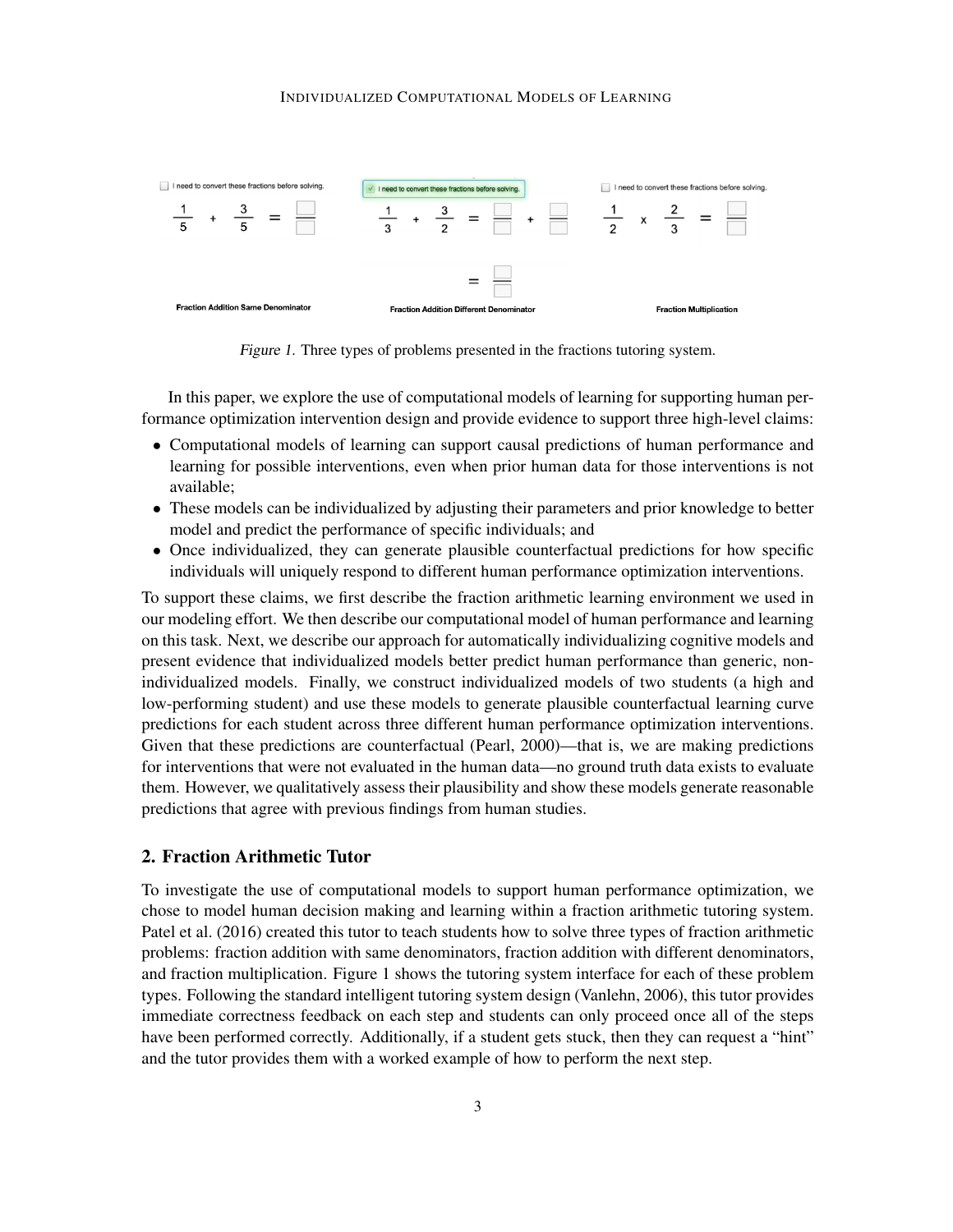The tutor scaffolds students in solving these problems in a particular fashion. For all three problem types, students must decide whether they need to convert the fractions before solving. If they elect to convert and the tutoring system determines that it is appropriate to do so, then they are presented with additional input fields to support conversion (see the middle image of Figure 1). When solving addition with same denominator and multiplication problems, students can input the numerators and denominators in any order and can only mark the problem as done once both fields have correct inputs. When a student is solving an addition problem with different denominators, they must convert the fraction to common denominators before proceeding. In this case, the tutor requires students to use the butterfly method to find common denominators–the two denominators are multiplied to get a common denominator and the opposing numerators and denominators are multiplied to get new numerators. Additionally, students are required to input the converted fraction values in a particular order. First, they must input the lower left denominator, and then they can input either the right denominator or the left numerator, in either order. Finally, the student is can enter the right numerator. Once the fraction has been converted, the answer numerator and denominator can be input in any order. The student can proceed once both the answer fields have correct inputs.<sup>1</sup>

For our analysis we used the "Study 2" data from the publicly available "Fraction Addition and Multiplication" dataset accessed via DataShop (Koedinger et al., 2010). This dataset comes from an experiment conducted by Patel et al. (2016) to investigate whether it is better to block or interleave students' fractions practice. For this experiment, 118 sixth graders were randomly assigned to receive 48 practice problems in either a blocked or interleaved order. Half of the students in the blocked condition received all the addition with same denominators problems, then all the addition with different denominators problems, then all the multiplication problems. The other half received all the multiplication problems, then all the addition with same denominators problems, then all the addition with different denominators problems. For each block, problems were presented in a random order. The students in the interleaved condition received a randomized ordering of all the problems. The main finding of this study was that students have lower error during practice in the blocked condition, but better posttest performance in the interleaved condition, suggesting that interleaving fraction arithmetic practice yields better learning than blocking.

# 3. Apprentice Learner Architecture

To model human learning in the fractions tutor, we constructed a computational model using the the Apprentice Learner Architecture (Maclellan et al., 2016; MacLellan, 2017), which provides a framework for modeling human learning and decision making from tutoring system interactions. For this work, we created a novel Apprentice Learner model. This model, which is conceptually depicted in Figure 2, has two memories: a long-term memory that contains skills (both hand authored or learned) and a short-term memory that maintains a set of working memory elements that can be manipulated through skill execution. The model uses the Rete algorithm (Forgy, 1989) to efficiently organize skills and to match them against active working memory elements. Skills have a structure

<sup>1.</sup> We are not theoretically committed to requiring students to use the butterfly strategy or to entering steps in this fixed order, but Patel et al. (2016)'s original human tutor had these requirements and we mirror them in our simulations.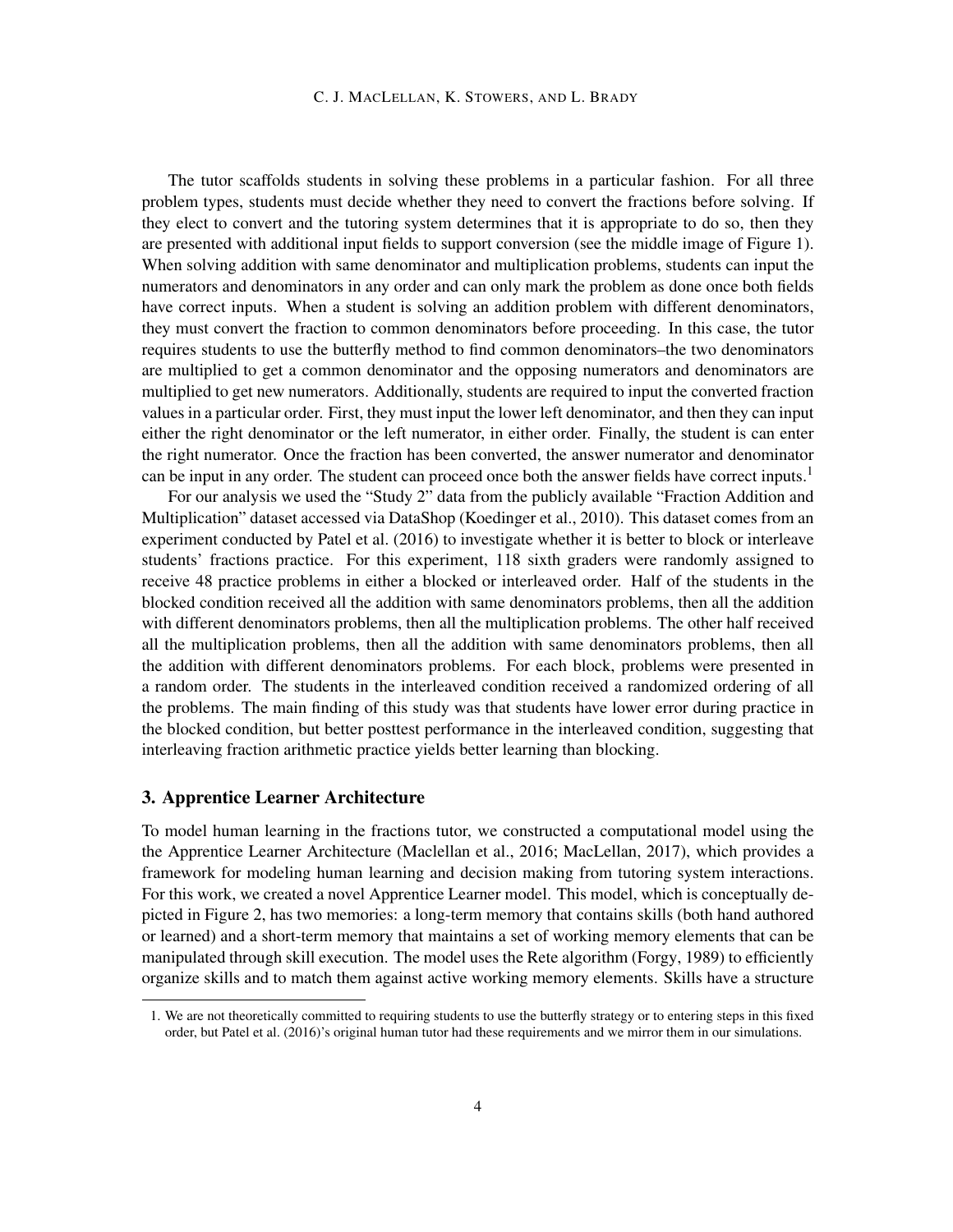

Figure 2. A conceptual depiction of the memories (blue boxes), performance components (yellow diamonds), and learning components (green circles) for our Apprentice Learner model.

common to most production systems: they contain conditions that constrain when the skill applies and effects that update the working memory when executed.

The model has two performance components that it uses to interact with and learn from tutoring system interactions. First, the skill matching / execution component matches skills from long-term memory against the current working memory elements. When multiple skills match, it utilizes a reinforcement learned approximator to estimate which skills will yield the highest future reward and executes those skills first. When the system executes skills that generate external actions, the system attempts a step within the tutoring system. If the system has no actions that produce positive expected reward, then the system requests a hint from the tutor.

When the system receives feedback on its actions or a worked example, it employs its example explanation component. This component applies skills from long-term memory to try and generate the worked example or the last action that triggered feedback. When receiving feedback, the system already has a trace in its working memory to explain the last action (from generating the step initially). When explaining examples, the component uses the same approach as skill matching/execution, but fires skills even if they do not generate a positive expected reward. Once the system has constructed an explanation, it applies explanation-based learning (DeJong & Mooney, 1986) to compile its explanation trace into a new skill, which can then be used in subsequent problem solving and learning. While both performance components are active, the reinforcement learning system uses Deep Q-Learning (Mnih et al., 2015) to continually update the reward approximator after each skill execution. For more details on the Apprentice Learner Architecture and its rationale see (MacLellan, 2017).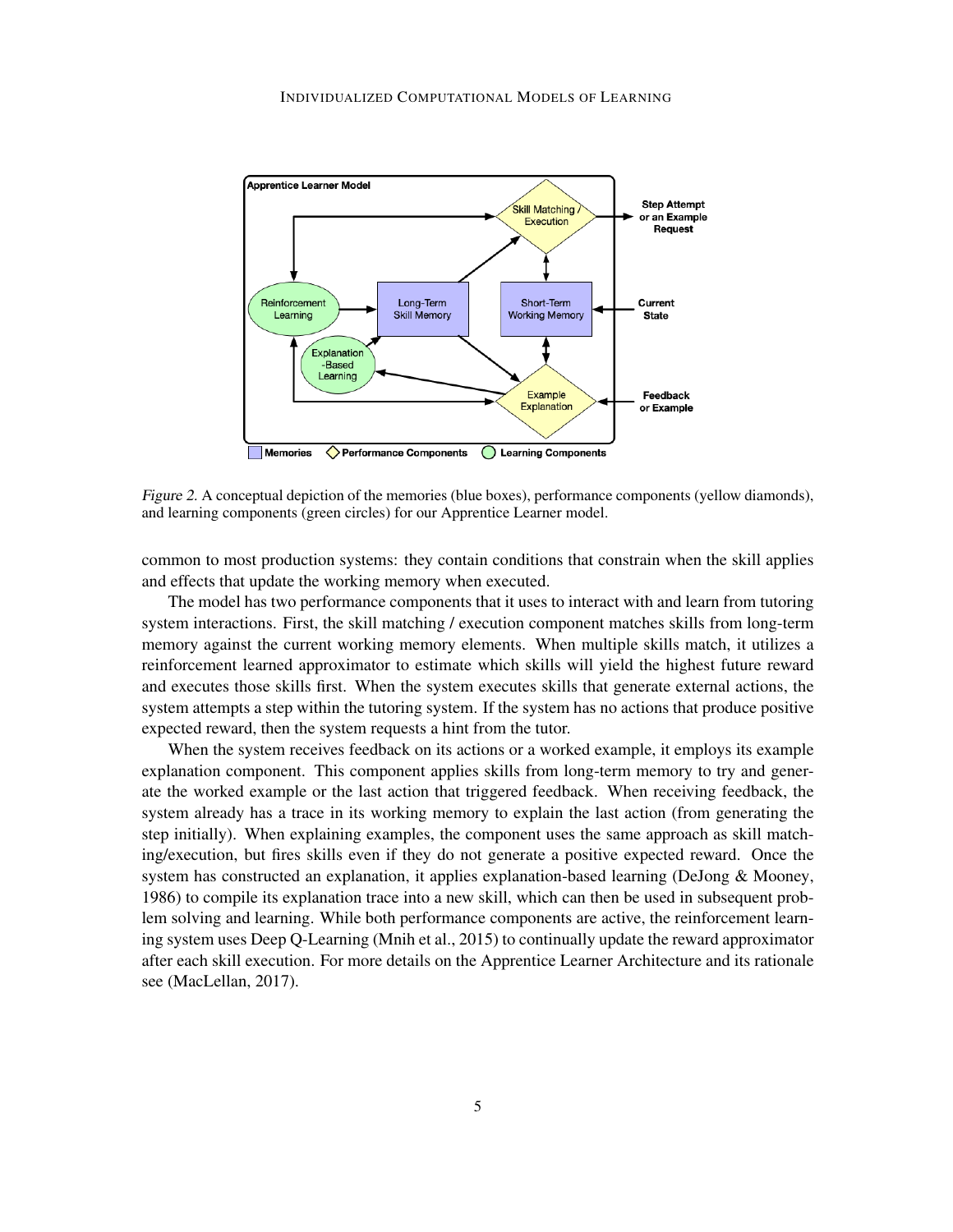

Figure 3. The iterative process used to individualize Apprentice agents.

# 4. Model Individualization

In our prior work (Maclellan et al., 2016; MacLellan, 2017), we explored the use of Apprentice Learner models for predicting which fractions interventions yield the best learning. Our previous results demonstrated that Apprentice Learner models successfully predict that students will have lower error during tutoring in the blocked condition and lower error on a posttest in the interleaved condition. However, when we compared the learning curves generated by the humans and the models, we found a large discrepancy. Our models assume that all students are identical learners and that they come to the fraction arithmetic task without any prior fraction arithmetic knowledge, so they have 100% error on every first opportunity to apply a skill (the model always requests a hint on each first opportunity, which gets counted as an error). In contrast, the data shows that human students make a mistake on their first skill opportunities less than half the time, suggesting that students come into the tutoring system already knowing how to do most of the fraction steps. Beyond prior knowledge differences, we also anticipate that students might have cognitive differences that impact their learning. For example, different students might have varying thresholds for their willingness to guess an answer, which may affect how quickly they learn. Our previous models have not accounted for these individual-level differences.

### 4.1 Our Individualization Approach

To address this gap, we have created an approach for automatically tailoring Apprentice Learner models to specific students to better account for their differences. Our approach frames model individualization as a hyperparameter optimization problem and uses the HyperOpt tookit (Bergstra et al., 2013) to automate the process of individualizing our models, see Figure 3. Each Apprentice Learner model accepts a set of hyperparameters that define the skills a model starts with as well as some additional cognitive parameters that are used by the reinforcement learning system. To utilize HyperOpt, we provide it with a specification of the space of model prior knowledge and cognitive parameters. To individualize a model to a specific student, HyperOpt iteratively samples a set of hyperparameters from the provided hyperparameter space. For each set of hyperparameters, it creates an Apprentice Learner model that utilizes these parameters, simulates the target student and the intervention that they received using the model, and evaluates how accurately the model emulates to the target student's behavior on each step. The error between the model and the human is fed back to the HyperOpt toolkit, which uses Bayesian inference to update its hyperparameter sampling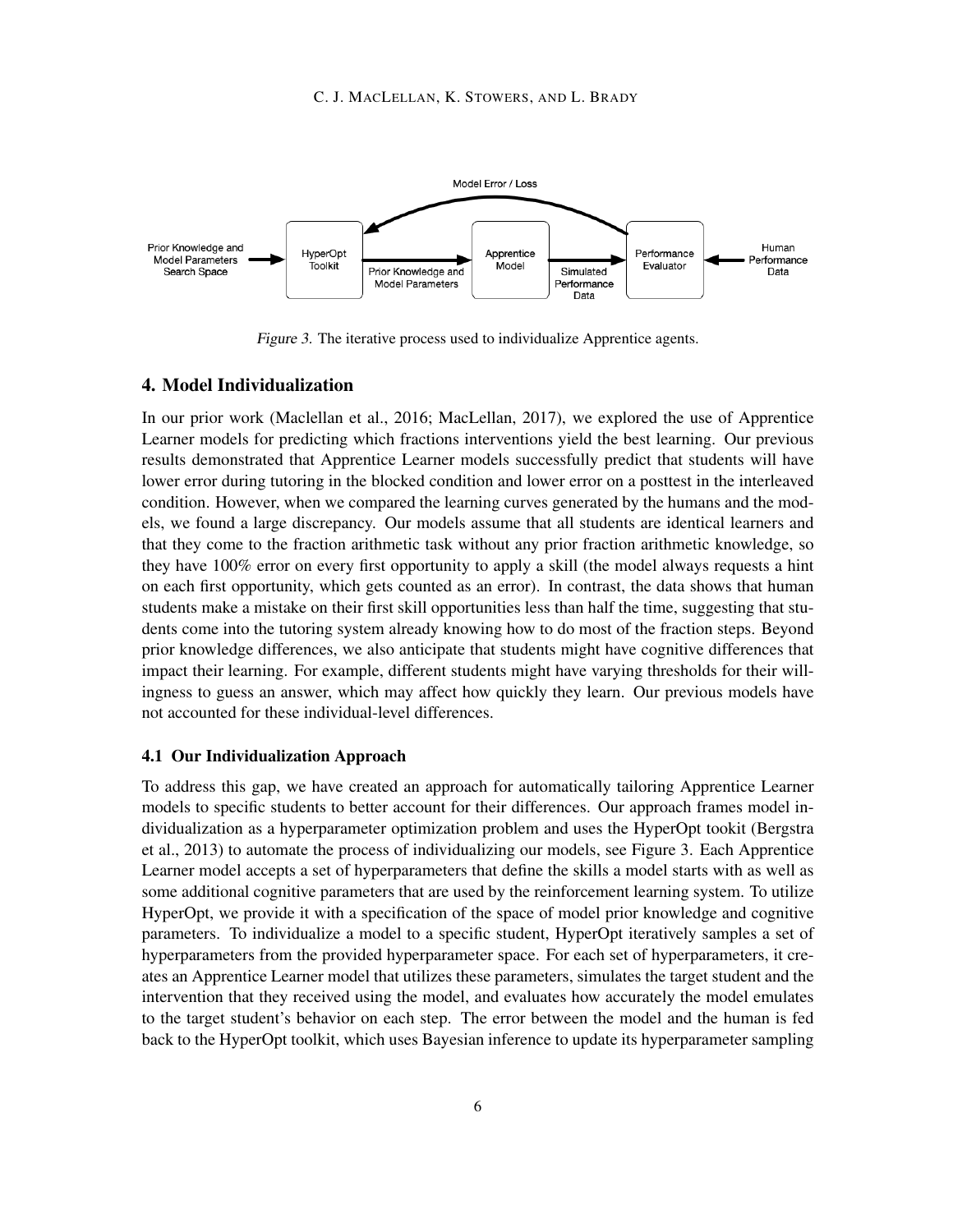#### INDIVIDUALIZED COMPUTATIONAL MODELS OF LEARNING



Figure 4. (a) Prediction Error for Apprentice Learner Models that are trained and tested on the same data. (b) Prediction Error for Apprentice Learner Models that are trained on earlier data and tested on later unseen data (within individuals). In both cases, the error bars represent the 95% confidence intervals.

distribution. With each iteration, HyperOpt converges to the hyperparameters that minimize the error between the model and the target student.

To apply this approach to individualizing our models for the fraction arithmetic tutor, we created a set of prior knowledge that our models could potentially start with. In our previous work all models had prior knowledge for whole number arithmetic (adding, subtracting, multiplying, and dividing two numbers). For this work, our prior knowledge space includes these skills as well as all the correct fraction arithmetic skills for: adding fractions with same denominators, converting fractions to common denominators with the butterfly method, and multiplying fractions. If an agent starts with only the correct fraction arithmetic skills it will get every step correct, even without any practice. However, if it has only a subset of these skills, then it will get some steps correct and have to learn other steps through worked examples and practice. Our models also have hyperparameters for the reinforcement learning system that include how often it guesses random actions (epsilon), how much of a reward penalty the agent gets for taking an action (action penalty, to minimize unnecessary actions), and how much reward is decayed when propagating it back over each step (gamma).

### 4.2 Individualization Evaluation

We conducted two evaluations of our approach. First, we evaluated whether HyperOpt is able to successfully identify hyperparameters that improve the alignment between an Apprentice Learner model and a target human. We individualized 24 Apprentice Learner models to 24 students using 20 iterations of HyperOpt optimization in each case. For the performance evaluation step of our individualization process, see Figure 3, we simulated each student's behavior on the first ten problems that they received in the tutor and computed the model error as the difference between first attempt correctness of the models and humans on each step. After fitting a model to each student, we compared the individualized models to a baseline model that had only whole number arithmetic prior knowledge (no prior fraction arithmetic knowledge) and default cognitive parameters (epsilon= 0.3,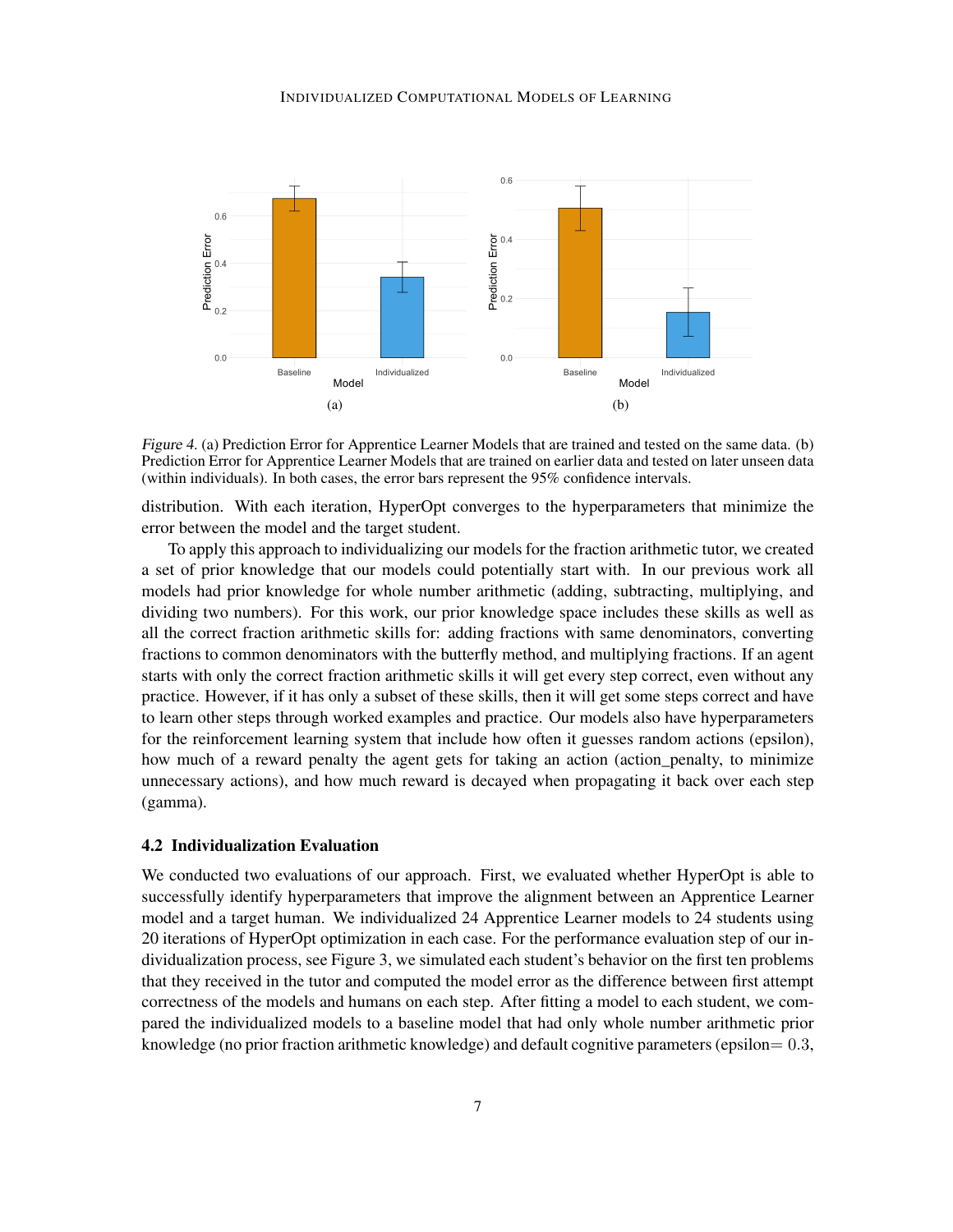gamma=  $0.7$ , action penalty= 0.05). This baseline model corresponds to the configuration used in our previous work (Maclellan et al., 2016; MacLellan, 2017). To evaluate each model, we computed the first attempt correctness prediction error between each model and their respective student on the first 10 problems they received in the tutor. Figure 4(a) shows the results of this evaluation. Our main finding is that the individualized models have lower error than the baseline models and better approximate the human learning trajectories.

This first evaluation demonstrates that our individualization approach reduces the error between the models and the specific students. However, it evaluates the model on the same tutor problems that were used to perform the model individualization–effectively training and testing on the same data. To evaluate how well the individualized models are able to make improved predictions for the target students on unseen data, we utilized a form of temporal cross validation. We constructed individualized models for 15 students by using HyperOpt to reduce the error between the models and humans on the first 5 problems they practiced in the tutor. We then compared these individualized models to our baseline model on the next 15 problems that they received within the tutor (problems 6 through 20), which were not used as part of the model individualization process. Figure 4(b) shows the results of this evaluation. The main conclusion we can draw from this second evaluation is that the individualized models better approximate the human behavior even on unseen data that was not used as part of the model individualization process. It is worth noting that the error of the models in this second evaluation are lower than the first because students' error tends towards 0% as they receive more fractions practice, so predicting the human performance becomes easier at later opportunities.

# 5. Individualized Counterfactual Prediction

Although Patel et al. (2016) argue for a one-size-fits all approach to problem ordering–that interleaved practice yields better learning than blocked practice–we take a more nuanced view that different kinds of practice might be better for different individuals, depending on their prior knowledge as well as other individual cognitive differences. Unfortunately, this view complicates the human performance optimization design problem because it means that not only does a designer need to find the single best intervention, but is instead faced with finding the best intervention for each individual. Having demonstrated that our model individualization approach can successfully tailor models to make improved predictions for specific students, we next explored how these individualized models might be leveraged to inform the selection of which tutoring interventions might be best for each student, providing a solution to this more complicated intervention design problem.

To support designers, our models can generate counterfactual predictions of students' performance. If a designer has access to previously collected intervention data for a student, then they can individualize Apprentice Learner models to that student using this data. They can then use this individualized model to counterfactually predict what the student's performance would have been had they received a different condition than the one they actually received. It is also possible for designers to individualize a model using other kinds of performance data, such as pretest performance data. By leveraging these other kinds of data, a designer can generate counterfactual predictions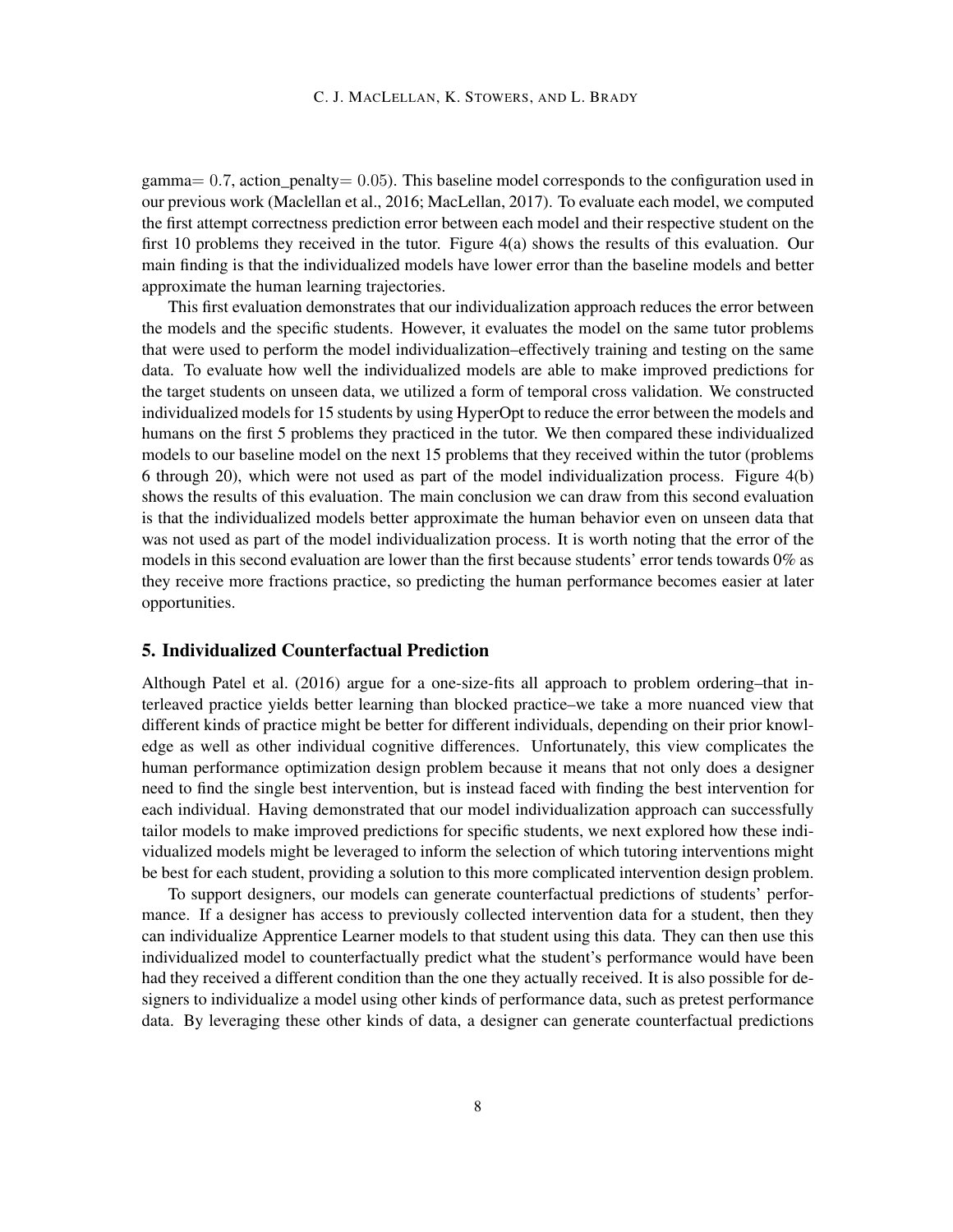#### INDIVIDUALIZED COMPUTATIONAL MODELS OF LEARNING



Figure 5. Conceptual depiction of the three fraction arithmetic problem ordering interventions. Different shadings of cells represent the three different types of problems: fraction addition with same denominators, fraction arithmetic with different denominators, and fraction multiplication.

about how a particular student would respond to an intervention prior to actually administering any interventions to them.

For this work, we explore the use of our models for supporting counterfactual predictions. In particular, we explore how our Apprentice Learner models can be applied to answer four counterfactual questions regarding the students that used the fraction arithmetic tutor:

- Q1: What would the learning curves look like if a participant in the interleaved condition had received the blocked condition instead, and vice versa?
- Q2: What would have happened if a participant received a novel intervention where the problems were presented in a fashion that started as blocked but faded to interleaved over the course of the instruction?
- Q3: What would a low-performing student's learning curves look like for each intervention?
- Q4: What would a high-performing student's learning curves look like for each intervention?

The first of these questions explores what would have happened if a student received a different condition from the one they were randomly assigned to. The second question investigates how the interventions evaluated in the human study might compare to a novel faded intervention for which no data are currently available. This novel intervention starts out like the blocked instruction, but then fades into interleaved instruction over the course of instruction. Figure 5 provides a conceptual depiction of the three different instructional interventions. We chose to explore this faded blocked to interleaved intervention because previous work (Carvalho & Goldstone, 2015) shows that blocking and interleaving support different kinds of learning—blocking helps students learn which task features are relevant but interleaving helps student learn to discriminate among competing skills. Finally, the third and fourth questions explore how the alternative interventions might deferentially affect high vs. low-performing students. In general, we feel these counterfactual questions are representative of the kinds of questions a designer might have.

## 5.1 Our Counterfactual Prediction Approach

Our counterfactual approach consists of four steps. First, we individualize our models by tuning them to each target individual using their performance data from the intervention they received. Next, we simulate the counterfactual interventions to determine what the respective student might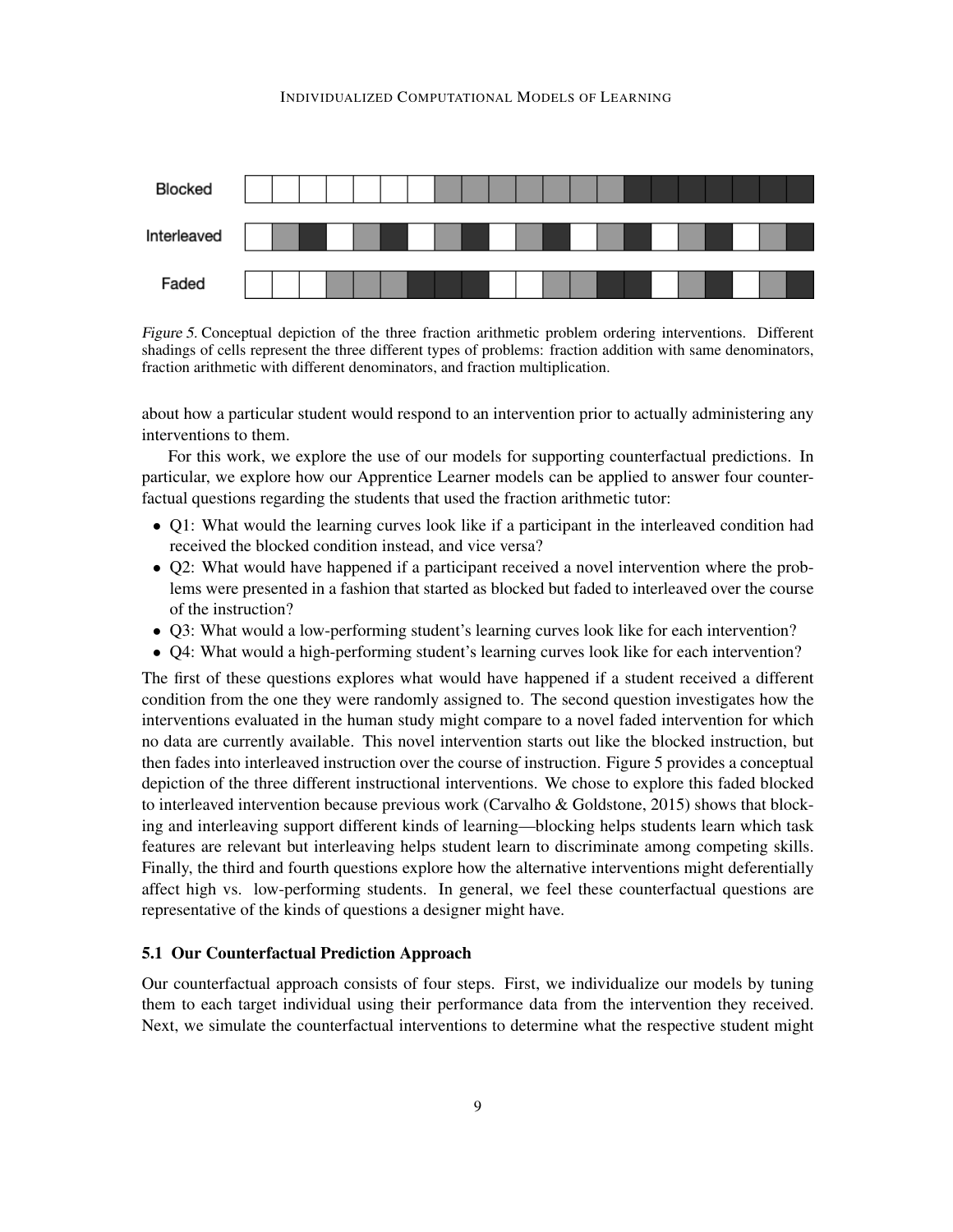have done had they received an alternative intervention. Finally, we analyze the simulated performance data to determine what the model predicts would happen in the counterfactual interventions.

### 5.2 Counterfactual Prediction Evaluation

To evaluate our approach, we applied it to answering our four counterfactual questions. We focused our simulation efforts on two students from human data: a high-performing and a low-performing student. The high-performing student had the highest tutor performance of any student in the blocked condition and the low-performing student had the lowest tutor performance of any student in the interleaved condition. For each student, we constructed an individualized Apprentice Learner model using their available performance data. We chose to evaluate our model on two specific students rather than all of the students because we wanted to understand how well the model predicts specific individuals rather than aggregate performance as well as how model predictions differ after individualizing to different kinds of students.

After constructing individualized models, we applied them to simulate three different counterfactual interventions for each student. First, we simulated the students in different variations of the condition they actually received (blocked or interleaved, where each variation has a different randomized problem ordering within the target ordering schema). By comparing the simulated behavior on these different variations to the actual student performance, we can get a sense of how well our model predicts the student's learning trajectory for the observed condition. Next, we simulated student performance on the opposite condition from the one they received. Finally, we simulated their behavior on the novel faded blocked to interleaved condition. For each counterfactual simulation, we simulated the student behavior within that condition 20 times. For each iteration in the blocked and interleaved conditions, we randomly selected a problem ordering from the set of sequences that were actually administered to people in that condition from the larger dataset. In the case of the faded condition, we randomly generated faded sequences where students received problems in blocks of three (three addition with same denominators, then three addition with different denominators, then three multiplication), then blocks of two, and eventually blocks of one. Across these three evaluations, our models generated predictions for interventions that differed from those actually experienced by the humans, so no ground truth was available (i.e., they are counterfactual predictions).

# *5.2.1 High-Performing Student Predictions*

Figure 6 shows the observed and simulated learning curves for the high-performing student as they interact with the fraction arithmetic tutor in each of the three interventions (blocked, interleaved, and faded). The learning curves show the average performance across all fraction arithmetic skills. The opportunity count represents how many prior opportunities the student has had to exercise each fraction arithmetic skill. Thus, the error at opportunity zero corresponds to the average performance the first time all fraction arithmetic skills are applied within the tutor. For these plots, we used a skill model that maps each input field for each problem type to a unique skill (e.g., inputting the answer numerator for an addition with same denominators problem uses a different skill than inputting the answer numerator for a multiplication problem). Additionally, each plot includes an estimate from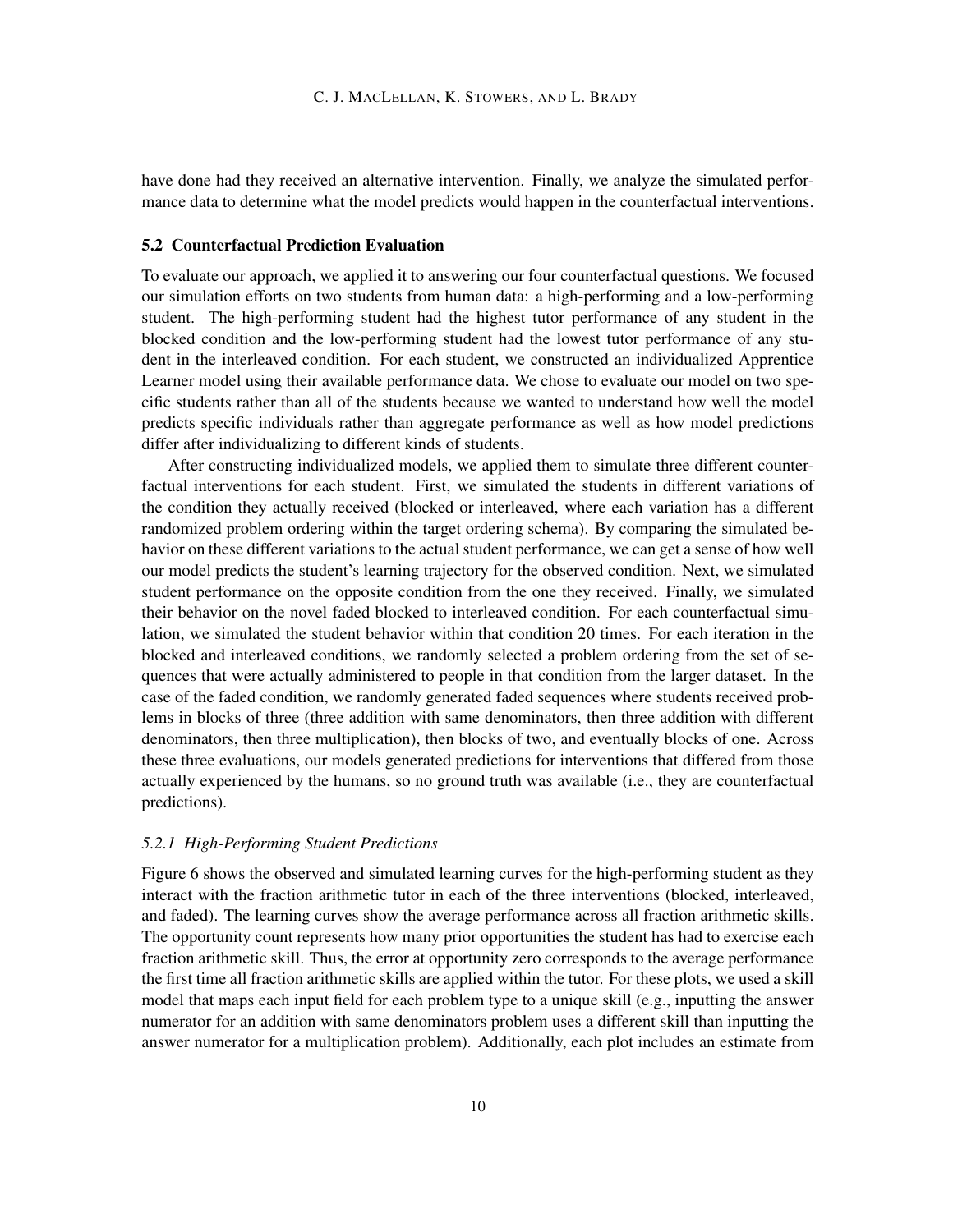

Figure 6. (a) The high-performing student's actual performance in the blocked condition. The predicted performance for the high-performing student across variations of the (b) blocked condition, (c) interleaved condition, and (d) faded blocked to interleaved condition. The shaded regions denote the 95% confidence intervals for predicted error at each opportunity and the blue lines represent the estimates from an additive factors model (AFM) fit to the data in each case.

the best fitting additive factors model (Cen et al., 2006), which represents a constrained logistic regression curve that accounts for how performance improves with practice.

If we compare the actual human performance, Figure 6(a), and our model prediction for how the student would perform in variations of that condition, Figure 6(b), we find that the model does a reasonable job of emulating the observed human performance. In particular, there is not a large discrepancy between error rates on the first opportunity, which has been observed in prior Apprentice Learner work. Previous models had 100% error rate on the first opportunity because they always started without any fraction arithmetic knowledge and were not individualized to specific students (Maclellan et al., 2016; MacLellan, 2017; Weitekamp III et al., 2019). Our results suggest we can overcome for the disagreement between our prior models and humans by taking into account individual student's prior knowledge.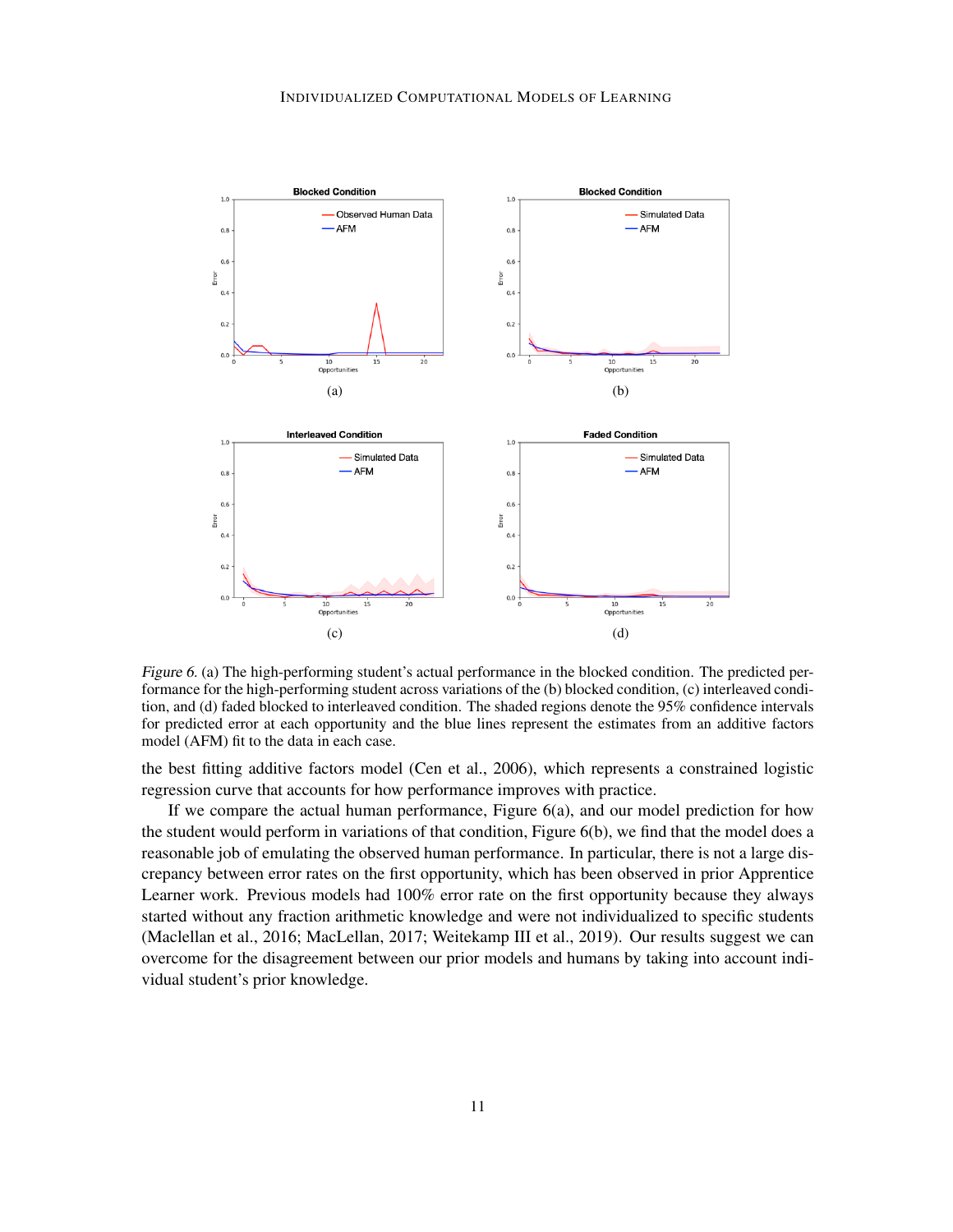Additionally, we see that our model correctly predicts a spike in error rate around opportunity 15, likely due to a transition between problem blocks around this opportunity.<sup>2</sup> If we look at the predicted performance in the interleaved condition, Figure 6(c), we see an interesting spiky pattern in error in the tail of the learning curve as students alternate between problems of different types. Our model also predicts that on average the error in the interleaved condition will be higher than in the blocked condition. This prediction agrees with Patel et al. (2016)'s finding the human students make more errors within the tutor in the interleaved condition than the blocked condition. When looking at the predicted performance in the faded condition, Figure 6(d), we find that performance looks almost identical to the blocked condition, even though the problems are essentially interleaved at the higher opportunity counts. Interestingly, our model does not predict spikes in error like it did for the interleaved condition. This suggests that perhaps the faded condition successfully combines the benefits of both blocking and interleaving, achieving better learning and perhaps better transfer to a posttest, which we did not evaluate.

# *5.2.2 Low-Performing Student Predictions*

Similar to the high-performing student results, Figure 7 shows the observed and simulated learning curves for the low-performing student as they interact with the fraction arithmetic tutor in each of the three possible interventions (blocked, interleaved, and faded). Our first general observation is that the low-performing student makes many more errors than the high-performing student. Still, the student gets approximately half of their first steps correct, suggesting that they already have a fair amount of fractions knowledge prior to using the tutor.

If we compare the observed performance for the interleaved condition,  $7(a)$ , to the predicted performance for variations of the interleaved condition, Figure 7(b), we find that the model does a reasonable job of predicting the human performance. There is only a minor difference in first opportunity error, with the model predicting a slightly higher first opportunity error. As mentioned previously, this discrepancy is not as large as has been observed in previous Apprentice Learner work, where the model always predicts 100% error on the first step. Additionally, the observed human performance is generally within the predicted confidence intervals generated by the model. If we compare, the predicted interleaved performance, Figure 7(b), to the predicted blocked performance, Figure 7(c), we see that the model predicts that the tutored problem error rates in the blocked condition will be lower than the interleaved condition, which agrees with the predictions for the high-performing student as well as the general finding from the human data (Patel et al., 2016). Lastly, the predicted performance for the faded condition, Figure 7(d), shows lower overall error and a faster decrease in error than either the interleaved or blocked conditions. In particular, the error in the faded condition decreased to approximately 20% by opportunity 3, where this level of error is not achieved in the interleaved condition until opportunity 15 or the blocked condition until opportunity 5. We did not find the same improvement for the high-performing student in the faded condition, but they had less range to improve. This finding further suggests that the faded condition successfully combines the benefits of both blocking and interleaving.

<sup>2.</sup> Figure 6(a) shows data from just a single human student on a single sequence whereas the simulated data were computed over 20 students on 20 sequences; this is why it has no error bars and the error rate on opportunity 15 appears to be much higher.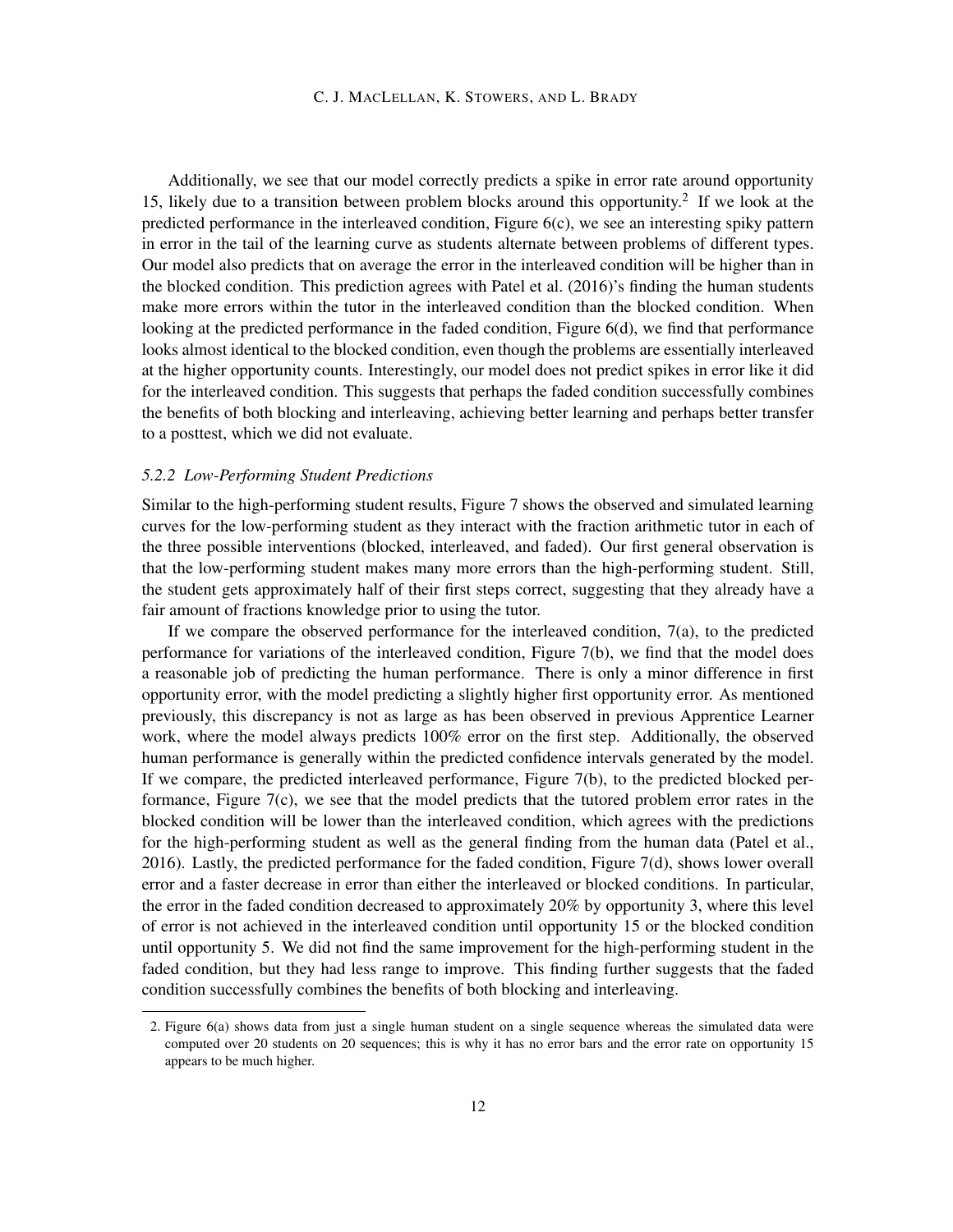

Figure 7. (a) The low-performing student's actual performance in the interleaved condition. The predicted performance for the low-performing student across variations of the (b) interleaved condition, (c) blocked condition, and (d) faded blocked to interleaved condition. The shaded regions denote the 95% confidence intervals for predicted error at each opportunity and the blue lines represent the estimates from an additive factors model (AFM) fit to the data in each case.

# 5.3 Discussion

These results demonstrate how our Apprentice Learner models can be used by intervention designers to make individualized counterfactual predictions about how a specific student will respond to possible interventions. This capability is powerful because it will enable designers to conduct low cost simulations to evaluate many alternative interventions. They can then run human studies to evaluate the interventions that the simulations suggest will be the most promising. However, before designers can trust Apprentice Learner model predictions, they need some evidence that the counterfactual predictions reasonably approximate human performance. Unfortunately, evaluating counterfactual predictions is difficult because, by definition, no ground truth data are available to compare against.

We claim that our findings provide preliminary evidence to suggest that our models can make reasonable counterfactual predictions about how different individuals will respond to alternative interventions. Across both the high and low-performing students, we found that our model predictions seemed reasonable. When we compare the observed human performance to the model's predictions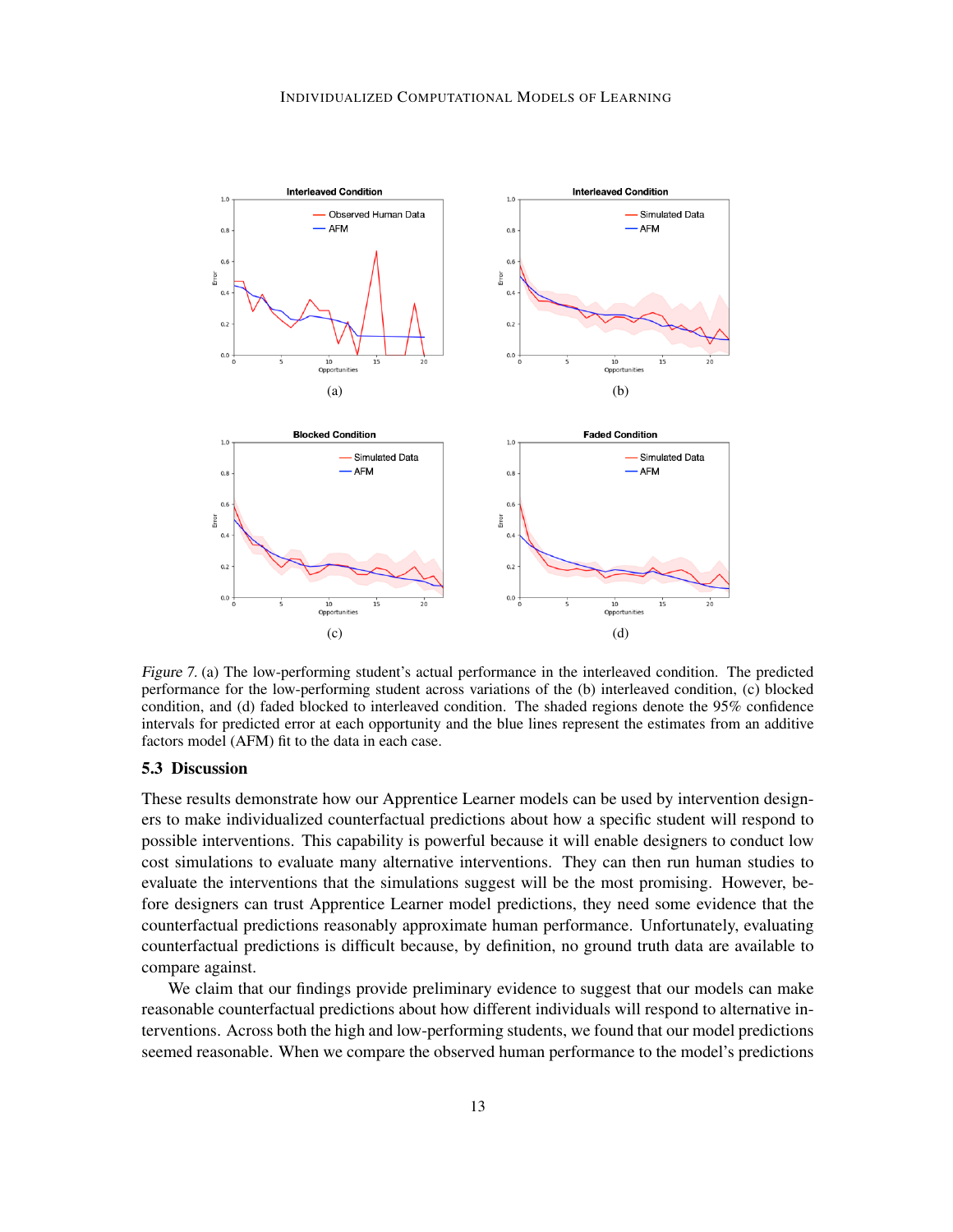for variations of the observed condition, we see a close agreement between model and humans. Further, across both students our model predicts that tutored problem error will be lower in the blocked condition than in the interleaved condition, which has been observed to be true in the human data (Patel et al., 2016).

It is harder to evaluate the model's predictions regarding the faded condition because no human performance data are available to validate our model's predictions. However, our model makes a reasonable, but not entirely obvious, prediction that students in the faded condition will have lower overall error and that their error will decrease more quickly than either the blocked or interleaved conditions. Additionally, the model predicts that in the tail of the learning curve the error will look more like the blocked condition (less spiky) than the interleaved condition (more spiky), even though practice at higher opportunities in the faded condition is essentially interleaved. Despite being unable to currently validate these predictions with human data, we argue that they constitute reasonable counterfactual predictions that do not disagree with prior research on blocking vs interleaving (Carvalho & Goldstone, 2015). A good future test of the Apprentice Learner models would be to run a human study comparing this faded problem ordering to the blocked and interleaved conditions to see if our model predictions are substantiated.

Finally, these simulated counterfactual data provide some answers to our four counterfactual questions. They give us a picture of how students' learning curves might differ if they were in the blocked vs. interleaved condition (Q1). They show us how the students' learning curve might differ if they were in a novel faded condition (Q2). Finally, they provide us with a picture of how low-performing and high-performing students would respond differently to these three interventions (Q3 and Q4). In general, our models seem to suggest that which intervention the high-performing student receives almost does not matter because they already have a very good knowledge of how to solve fraction arithmetic problems prior to using the tutor. However, the low-performing student improves in all three conditions, but seems to improve the most in the faded condition.

# 6. Related Work

Our work is not the first to explore the application of computational models to guiding the design of interactive systems. For example, the early work of Card et al. (1986) proposed the use of a Model Human Processor that encapsulates cognitive theory into a computational model for evaluating the usability of interface designs in lieu of more costly human A/B experiments. More recently John et al. (2004) have worked to realize this vision through the development of the CogTool system that supports designers in building usable interfaces. We view our work as building on these past efforts and extending them in at least two respects. Our work explores how computational models can support the design of human performance optimization interventions rather than interface designs. Additionally, our work centers around modeling learning and how human performance changes as they use the system, whereas these related efforts focuses primarily on modeling decision making and how usable an interface will be after a person has been already been trained in how to use it.

There are also many related efforts that investigate how to individualize cognitive models to specific people. For example, early work by Jones & VanLehn (1992) explored how researchers can hand tune the prior knowledge and parameters of cognitive models to align them with protocols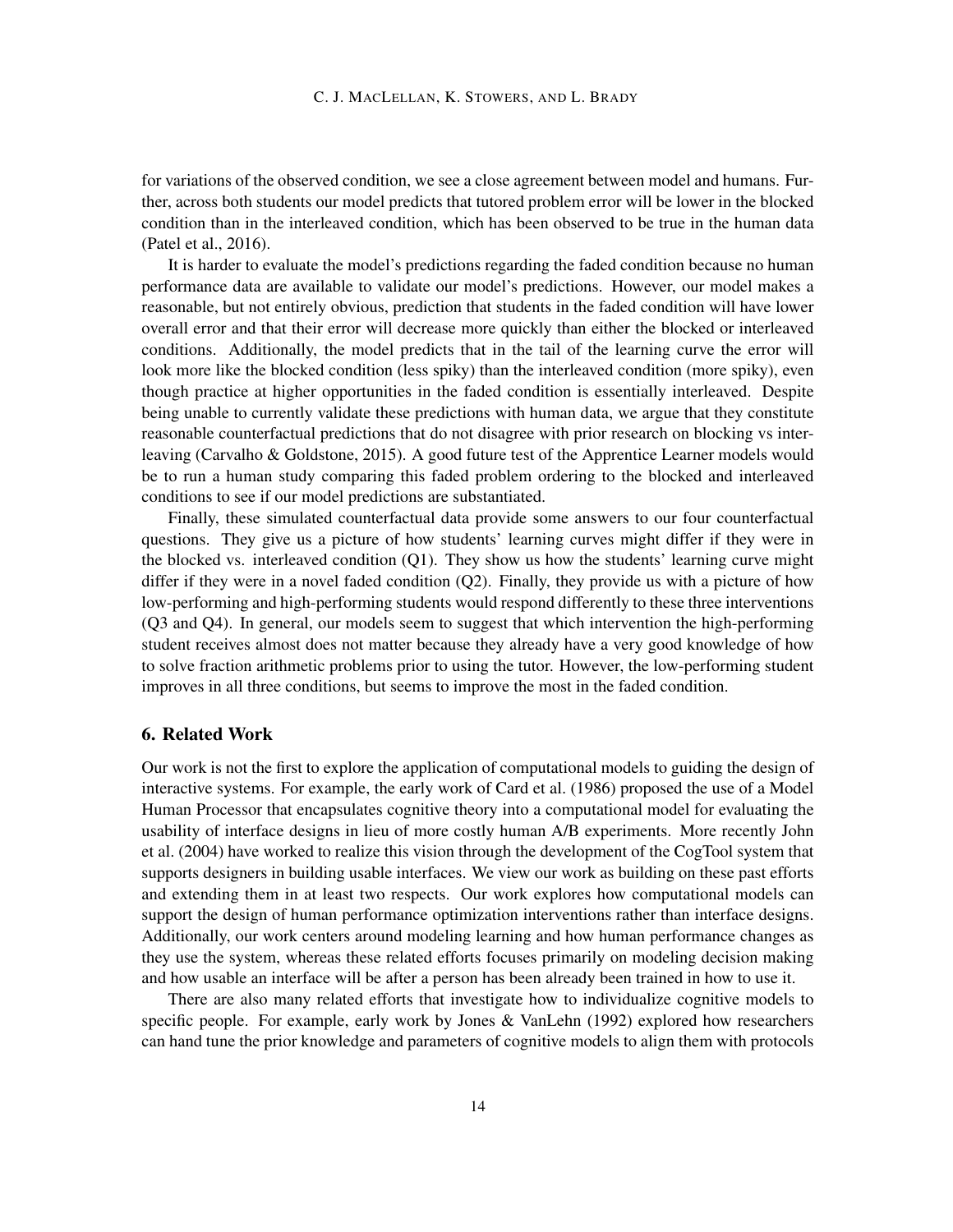from specific students. A more recent effort by Zhang  $\&$  Hornof (2014) uses large-scale simulation of all the possible prior knowledge and parameter models to identify those configurations that most closely approximate (and explain) specific individuals behaviors and strategies. Weitekamp III et al. (2019) tune Apprentice Learner models to specific students using a more implicit approach. Rather than searching over the space of prior knowledge directly, they statistically estimate how much previous practice each student has had with each type of problem and pretrain Apprentice Learner models on an equivalent number of comparable problems. Our work builds on these prior efforts to tune our models' prior knowledge and parameters to the target student learning protocols. We chose to take an explicit approach and estimate prior knowledge directly rather than the amount of previous practice. We also chose to use an automated tuning approach rather than tuning the models by hand. However, rather than simulating all possible configurations we leveraged recent developments in hyperparameter optimization (Bergstra et al., 2013) to more efficiently search the space of prior knowledge and parameters. More work is needed to compare how an explicit approaches to tuning models compare to the implicit approach suggested by Weitekamp III et al. (2019). A nice feature of our explicit approach is that it generates a human interpretable set of prior knowledge (the designer can see what prior knowledge our system estimates that a student starts with). However, our approach requires designers to hand construct the set of prior knowledge to search over, whereas the implicit approach does not have this requirement.

### 7. Conclusions and Future Work

This paper presents evidence to support three high-level claims: (1) that computational models of learning can support causal prediction of human performance and learning in possible interventions even when human data for those interventions is not available, (2) that these models can be individualized by adjusting their model parameters and prior knowledge to better predict performance for specific individuals, and (3) that individualized cognitive models can generate plausible counterfactual predictions for their target individuals. To support these claims, we built a model using the Apprentice Learner Architecture and demonstrated its use for causally reasoning about which fraction arithmetic tutoring interventions will produce better learning in specific students. We described how to individualize these models using available performance data and showed that individualized models better predict performance than generic models. Finally, we constructed individualized models for one high-performing and one low-performing student and used these models to counterfactually predict their learning curves for three different fraction arithmetic interventions. Our results show that the individualized models make reasonable predictions that agree with the available human data. They also generate plausible predictions regarding a novel intervention for which no human data are available that might be tested with future human experiments.

To build on this work, there are many possible directions for future work. We are particularly interested in preregistering our model's predictions regarding our proposed faded blocked to interleaved intervention and running a human experiment to see if the predictions are substantiated. Additionally, our current and past modeling efforts have centered primarily around predicting performance and learning in tutors, but future work should explore how our approach can be applied to other learning environments, such as educational games. We are interested in expanding our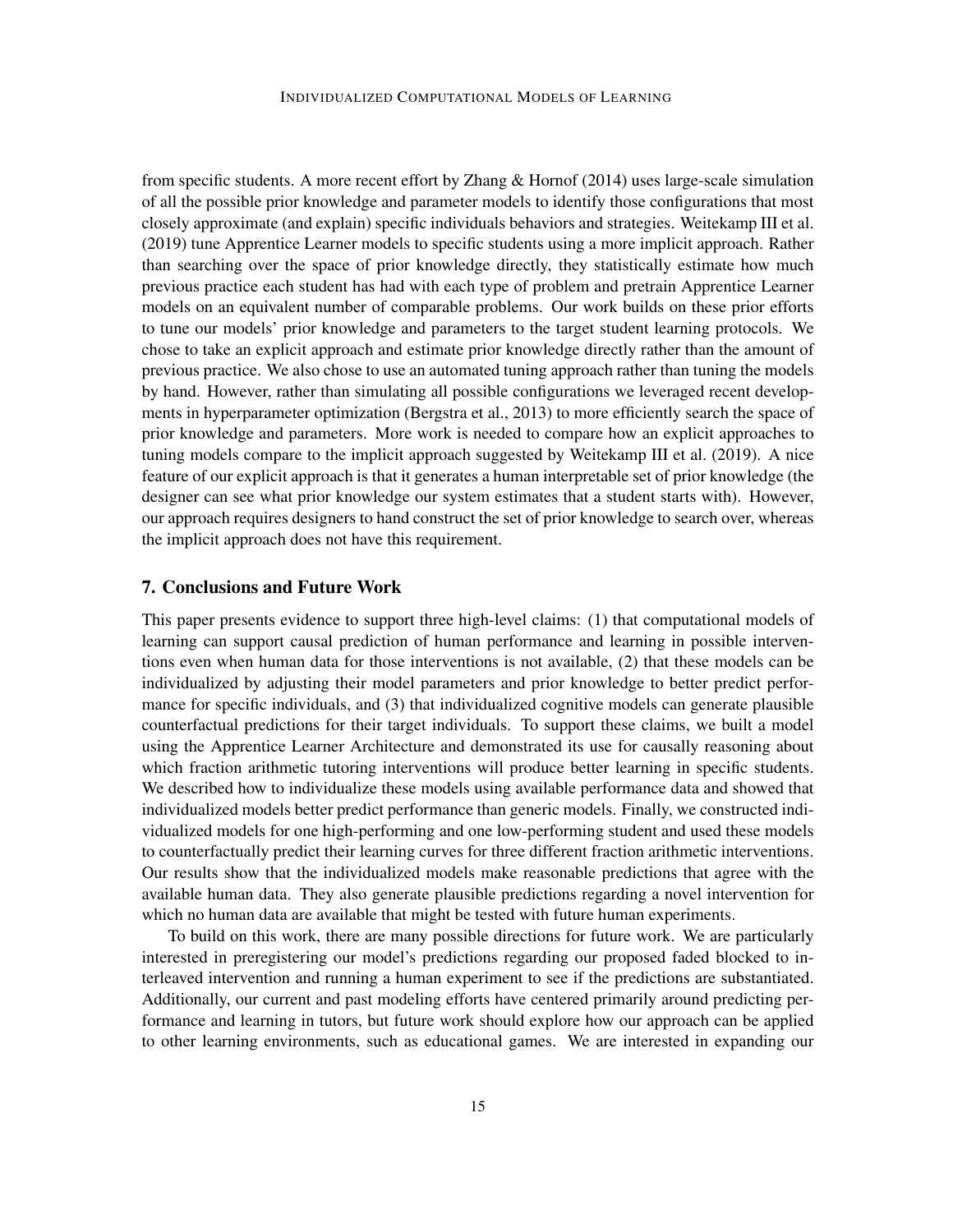models to account for additional learning phenomena, such as the testing effect, where students' performance improves after taking tests even though they do not get any feedback or instruction during test taking. With the ability to evaluate the effectiveness of different interventions using Apprentice Learner models, we would also like to explore approaches for automatically searching the space of training interventions; e.g., searching over the space of alternative problem orderings to find those that yield the best learning. Finally, future work should explore how to make these models more accessible to human performance optimization intervention designers, such as teachers or instructional designers.

### Acknowledgements

The first author started this work at Soar Technology Inc. under the DARPA TAILOR program (award no. HR00111990055) and then finished the work at Drexel University. The views, opinions and/or findings expressed are those of the author and should not be interpreted as representing the official views or policies of the Department of Defense or the U.S. Government. We thank Rob Sheline, Ben Mastay, and Frank Koss their technical development support.

# References

- Bergstra, J., Yamins, D., & Cox, D. D. (2013). Making a science of model search: Hyperparameter optimization in hundreds of dimensions for vision architectures. In S. Dasgupta & D. McAllester (Eds.), *Proceedings of the 30th international conference on machine learning*. JMLR.
- Card, S., MORAN, T., & Newell, A. (1986). The model human processor- an engineering model of human performance. *Handbook of perception and human performance.*, *2*.
- Carvalho, P. F., & Goldstone, R. L. (2015). The benefits of interleaved and blocked study: Different tasks benefit from different schedules of study. *Psychonomic bulletin & review*, *22*, 281–288.
- Cen, H., Koedinger, K., & Junker, B. (2006). Learning factors analysis–a general method for cognitive model evaluation and improvement. In M. Ikeda, K. Ashlay, & T.-W. Chan (Eds.), *Proceedings of the 8th international conference on intelligent tutoring systems*, 164–175. Springer.
- DeJong, G., & Mooney, R. (1986). Explanation-based learning: An alternative view. *Machine learning*, *1*, 145–176.
- Forgy, C. L. (1989). Rete: A fast algorithm for the many pattern/many object pattern match problem. In *Readings in artificial intelligence and databases*, 547–559. Elsevier.
- John, B. E., Prevas, K., Salvucci, D. D., & Koedinger, K. (2004). Predictive human performance modeling made easy. In A. Monk & D. Olsen (Eds.), *Proceedings of the sigchi conference on human factors in computing systems*, 455–462. ACM.
- Jones, R. M., & VanLehn, K. (1992). A fine-grained model of skill acquisition: Fitting cascade to individual subjects. In J. K. Kruschke (Ed.), *Proceedings of the fourteenth annual conference of the cognitive science society*, 873–878. Psychology Press.
- Kalyuga, S., Ayres, P., Chandler, P., & Sweller, J. (2003). Expertise reversal effect. *Educational Psychologist*, *38*, 23–31.